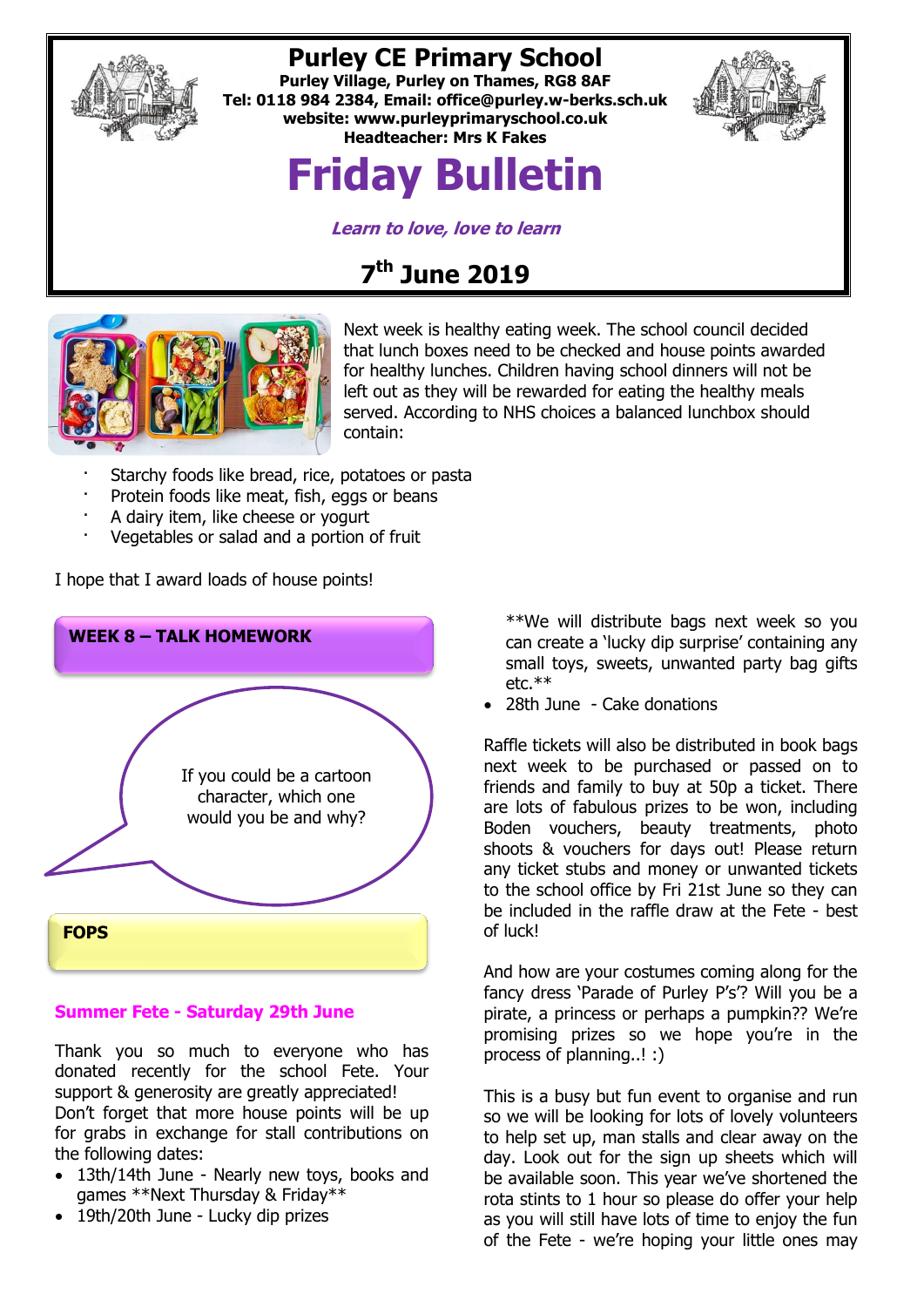like to join you in helping too! Thank you so much for all your support - we really couldn't do it without you!

#### **Tour de Purley**

A huge thank you to everyone who collected sponsorship money for Tour de Purley and congratulations to Jacob H, Freya, Cypher & Evans who raised the most & received a prize today.

#### **Teracycle Crisp packet recycling scheme**

Please remember to bring in your empty crisps packets from your homes, work places, social clubs anywhere. Every kg raised money for the school and teaches our children about recycling. Can we remind you that only crisp packets and the larger, multiple bag bags that can be accepted (and not popcorn, snack a jacks or crisp tubes or noodle packets). Thank you.

#### **Sports Day – Friday 5th July**

We are looking for a couple of people to help with refreshments on sports day please. Key stage 1 in the morning and key stage 2 in the afternoon. It will just be setting up and making drinks. Please let Danni know. Thank you.

#### **OPEN AFTERNOON**

You are invited to come into school between **1.30pm and 2.45pm on the afternoon of Monday 15th July** to share your child's work over the past year. Please come to the classroom to collect your child and their work. You can then find a quiet spot around the school or grounds (weather permitting!) so your child can share their work with you and talk about what they have done over the last academic year and celebrate their successes. You may sign your child out with their class teacher and take him/her home after you've finished. If you can't make it, it would be great if a grandparent or another family member or family friend attends. The Open Afternoon is very well attended and the children really enjoy sharing their work.

#### **YEAR 2 SWIMMING**



Four of the children have been selected for an inter-school swimming gala taking place on Monday  $24<sup>th</sup>$  June. The other Year 2 children will stay in

school. The following week, on  $1<sup>st</sup>$  July, all Year 2 parents are invited to come and watch the last lesson. We hope to see you there to show you how much progress the children have made since September! This will be the last lesson.

The Oratory Preparatory School, Goring Heath Reading, RG8 7SF.

**Directions:** Follow the drive from the B471 entrance then take the first left at the statue. Follow signs for parking. The pool is on the left. Please not the exit route is different: there are exit signs to follow.

#### **WOODLAND SCHOOL - HEDGEHOG**

Our morning in the woods seemed to fly by this week. Harry C spent some time looking for circular patterns and found some on the

trees and tree stumps. Cora and Phoebe To lay on the ground and observed how the sunlight tried to peep through the gaps in the leaves, and noticed the patterns made by the branches as they gazed upwards. Phoebe Ti watched a group of butterflies dancing in the sunlight, while Margaux and Harry V found an assortment of insects hiding in the shady areas. Rafa sensibly removed some long branches from an area where the children were climbing in case they got in the way, and Poppy found a variety of big and tiny feathers. Casey and Samuel lay on some thick branches and decided they were comfy enough to sleep on, while Esme, Poppy and Freya challenged themselves to stretch between two branches like gymnasts. Freya tried to start a fire by rubbing two sticks together. "They're not getting warm. I need matches like Mrs Fakes uses at school" she decided. Mrs Burton

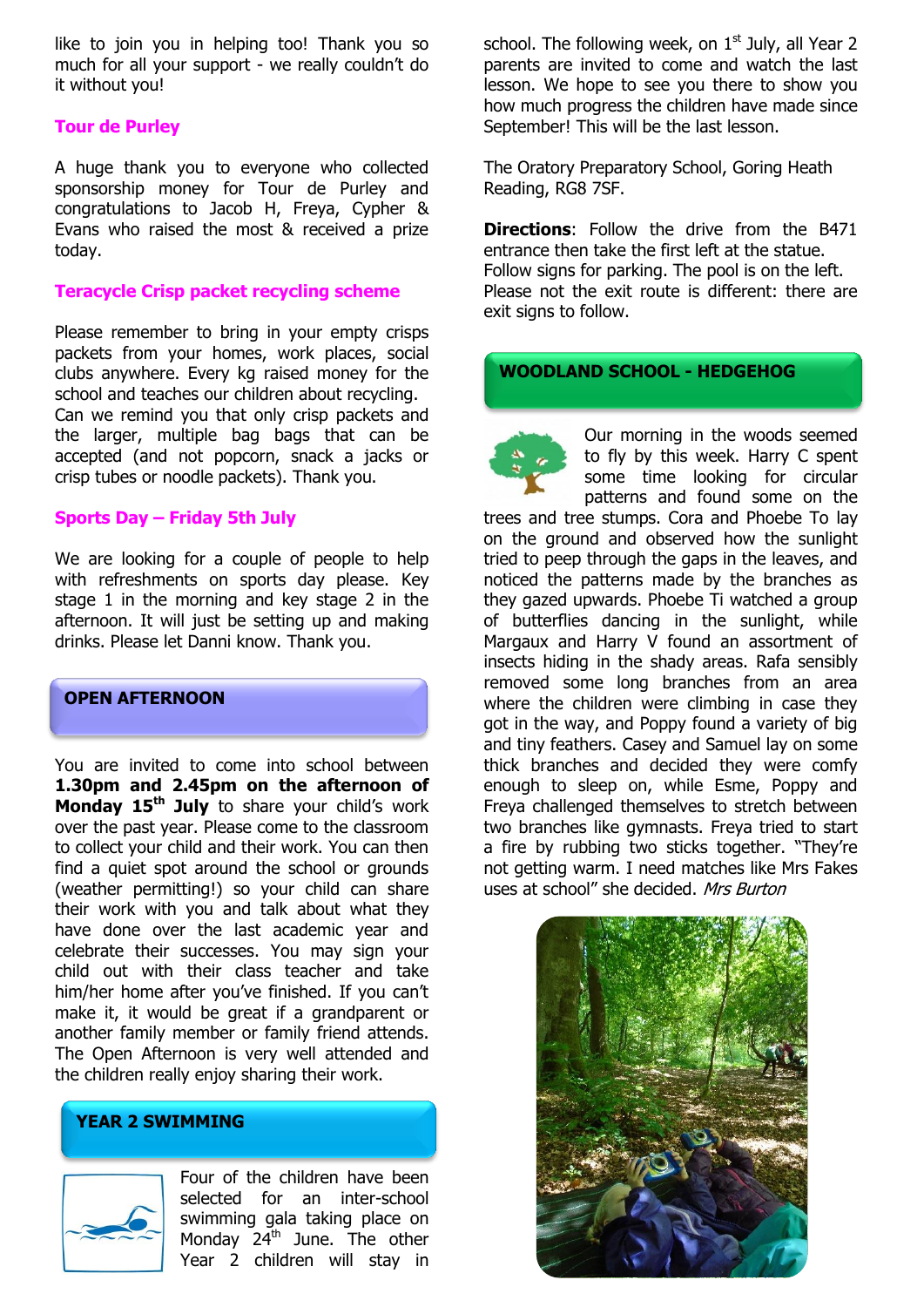#### **PURLEY PRIMARY'S PERIODIC TABLE**

2019 is the 150th anniversary of the creation of the first Periodic Table. The Periodic Table shows all the elements known to man, from which everything around us is made.

In celebration of its birthday, we have taken part in a competition run by the Chemical Industries Association.

All the children were assigned an element, from oldest to youngest, and we recorded a wonderful video of them all re-creating the Periodic Table. The children were amazing, both in researching and decorating their element placards and in taking part in the filming.

### Link to video

<https://vimeo.com/340680044>



#### **HEDGEHOG CLASS**



The children have been thinking about our new school values – love, courage and wisdom.

We shared the Bible story of Noah and Harry C said that Noah was wise because he listened to God. Jacob and Rafa thought that Noah showed love by being kind to his family and by saving the animals, while Freya imagined Noah must be brave to be on a boat with so many animals!

This term our PE day has changed to a Tuesday and this week was our first go at Didi Rugby. The children enthusiastically joined in and listened well to Craig's instructions. They learned about 'try time' and tried to remember to always hold the ball in two hands when running. Please could you ensure that your child has their PE kit in school, especially a pair of pumps which fit them

– I think a few children may have grown over the half-term holidays! Mrs Burton

#### **BADGER CLASS**



Badger class have spent the week discussing our school values and what they mean to us at Purley.

We started exploring the value of **Love** through the story of "The Good Samaritan" and identified the acts of kindness that are portrayed in this story. We shared ideas on what **Courage** meant to us and how we might see this value in school. For **Wisdom** we learnt the song "The wise man and the foolish man" and we thought carefully about what messages were being given about the way in which we should lead our lives. The discussions we had over the week were rich and insightful and the children tried hard to think deeply.

In Maths, Y1 have been looking at adding three 1 digit numbers together looking for doubles and number bonds to 10 to help them. Y2 have been looking at finding fractions of numbers - halves, quarters, 3 quarters and thirds.

Next week we will be starting our topic, "Do I have paws or claws?" We would love to have some visiting pets and should you be able to help please come in to speak to myself or Mrs Hodsdon. Thank you. Mrs Lyn-Jones

#### **OWL CLASS**

It has been a mixed bag of activities in Owl class this week. The children have been considering the meaning of our new school values: Love, Courage and Wisdom. The children used thesauruses and dictionaries to explore the meaning and find synonyms for the three words. How these values could be applied in school and our everyday lives was discussed, with great enthusiasm and some super thinking and explanations. Finally, the children thought about symbols that could be used to represent Love, Courage and Wisdom, some very creative ideas were expressed. All this research was the foundations for each one of the children to create a design for a new mosaic to depict our school values. We had some stunning designs.

In Maths, the Cubes have started to investigate division of 2 digit numbers by a 1 digit number where the multiple exceeds 12, using the chunking method. This is a challenging concept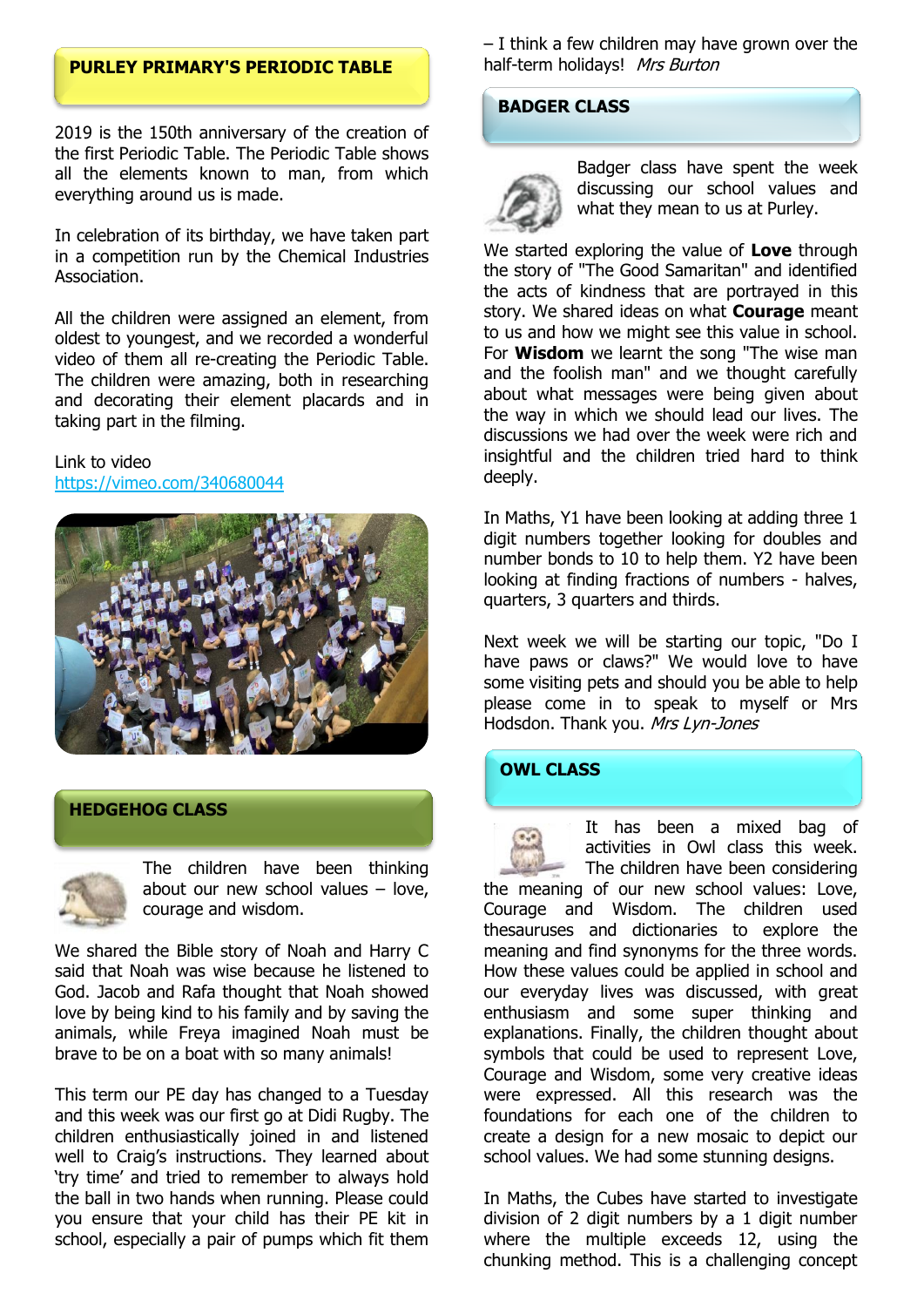and we will be continuing with this next week. The Spheres were using the 11 and 12 times tables for written and mental methods of multiplication.

In Science, the children have started to look at electricity and as a whole school mini project, the periodic table.

On Tuesday we held our last hangout with our American partners. The children have completed some outstanding collaboration projects across the Atlantic; the favourite was definitely the aeroplane building. We look forward to completing some more fun projects across the sea next year.

The year 4 children spent Thursday and Friday on a camping trip to Rushall Farm, more details to follow in next week's newsletter. Whilst the year 4s were out at the farm, the year 3 children spent the days with the year 6 children. Mrs Pickering

#### **WOODPECKER CLASS**



It has been a crazy summer-term week for Woodpecker children. One area of focus throughout the week has been embedding our

school values across all we do: love, courage and wisdom. Children have crafted crosses to represent the love, courage and wisdom of Jesus. We have also created design entries for our school competition showing love, courage and wisdom. The most successful designs will be transferred to a large school mosaic.

In Science this week, Woodpecker Class have started to think about forces, remembering that they are pushes and pulls which can start or stop something moving, or cause it to change shape or direction. The children learned about the force of gravity, which keeps everything pulled down towards the centre of the Earth and discovered that mass, measured in kilograms, is different to weight, measured in Newtons.

Towards the end of the week, the class split, with year 5 joining year 4 for a 2-day camping and activity residential with Mrs Pickering. Year 6 were joined by Year 3 and formed teams to consider how they would respond to the challenge of creating a city for the future.

#### **Reminder for year 6:**

The coach for Swanage will leave from **Pangbourne Primary School** and you need to be there by 9:00.

You MUST pay careful attention to the items in the kit list or you will miss out on some of the activities. In particular, ensure you have packed your leavers' hoodie, a sturdy pair of walking shoes, your PPS backpack and a sun hat. Mrs Archer



#### **Hedgehog Class**

**Star of the week: Phoebe Ti for trying to write** tricky words in her woodland diary **Friendship Star:** Rafa for helping to keep everyone safe at woodland school **Paragon:** Phoebe To **Woodland Star:** Freya, for making up a lovely story about a tree that was alive

#### **Badger Class**

**Star of the week:** Belle for great country dancing **Friendship Star:** Annabelle for showing kindness to her friends **Paragon:** Julia

#### **Owl Class**

**Stars of the week:** Syd for his outstanding knowledge and understanding of the periodic table

**Friendship Star**: Harry for being an supportive learning partner and offering support to others with their learning.

#### **Woodpecker Class**

**Star of the week:** Reid for working really hard. **Friendship Star**: Corey for being an excellent team leader. **Paragon:** Elyssa

**Delightful diners:** Layla, Darcy, Jaiden S, Alfie C, Oscar HL, Louis, Abigail, Hiba

As always, please remember our doors are open, should you wish to discuss any concerns, ask questions or celebrate successes regarding your children. You can contact me by phone on 0118 9842384 or email: headteacher@purley.w-berks.s

**Karen Fakes (Headteacher), Learn to Love, love to Learn**